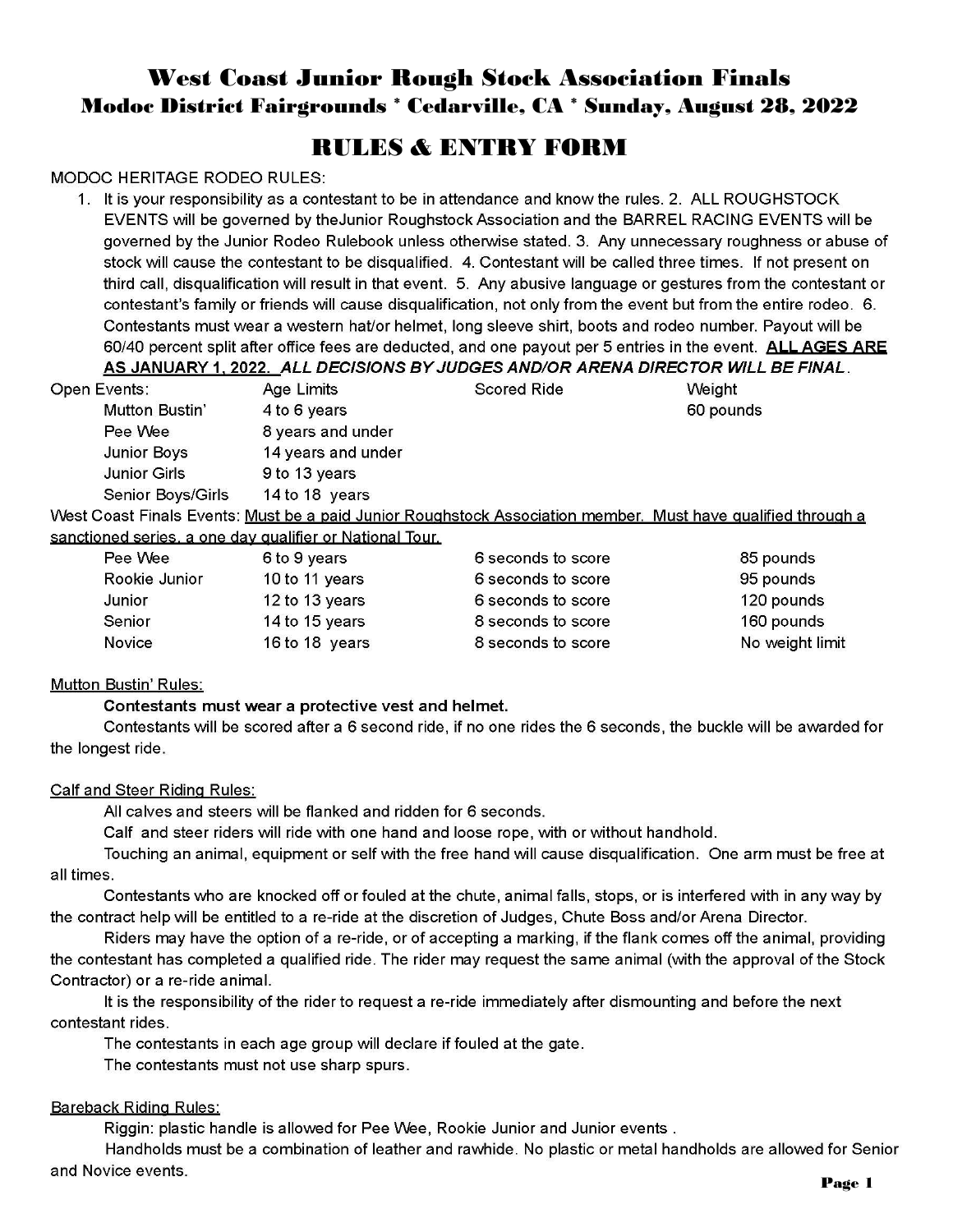#### **Bareback Riding Rules: continued**

Must use riggin pad.

Cannot use prods, spikes, or other devices or riggin which may affect the horse's bucking ability.

Only rosin can be used on the equipment. No adhesives or sprays allowed.

Contestants cannot tie or bind themselves to the horse with anything other than the bareback riggin.

Nylon or leather latigos are approved

Rowels must be 4 or 5 points. No locked rowels

Mark-out Rule - Not enforced/No disqualification for Pee Wee event.

Mark-out Rule - Enforced/No Disqualification/5 point deduction for Rookie Junior and Junior divisions.

Mark-out Rule will be enforced/disqualification for Senior and Novice events.

Glove - Grabbers, tits and palm pieces are allowed if the contestant can demonstrate the ability to get hand free with ease. If unable to do so, contestants will need to use a different glove/riggin or sit out the remainder of the event.

#### Saddle Bronc Riding Rules:

Must be a bronc riding saddle or approved custom saddle.

Pee Wee saddles must be small enough to fit stock or contestant will be required to move up a division No prods, spikes, or other devices may be placed on the saddle which may affect the horse's bucking ability. Nylon or leather latigos are approved.

Only rosin can be used on the equipment. No adhesives or spray allowed.

Contestants cannot tie or bind themselves to the horse with anything other than the saddle.

Mark-out Rule - Not enforced/No disqualification for Pee Wee, Rookie Junior and Junior divisions.

Mark-out Rule - Enforced/Disqualification for Senior and Novice divisions

Blown Stirrup - Not enforced for Pee Wee.

Blown Stirrup - 5-point deduction for Rookie Junior division.

Blown Stirrup - Enforced disqualification for Junior, Senior and Novice divisions.

Rein - Must ride with a single rein.

Rowels - Must be 4 or 5 points. No locked rowels.

Halter - Horse may be throat latched or traditional bronc halter, allowed at contractor's discretion.

Boots - Must demonstrate the ability for the boot to come out of the stirrup and off of the foot easily, cannot be bound or tied on.

#### Bull Riding Rules:

## **Contestants must wear a protective vest to ride. Helmets with a face mask are mandatory.**

Flanked animals will be ridden for 8 seconds.

Riding to be done with one hand and loose rope, with or without handhold

No knots or hitches to prevent rope from falling off the animal when the contestant leaves him.

Rope must have a bell. Bell must be of rectangular shape with a ringer, no crosses!

Touching an animal, equipment or self with the free hand will cause disqualification. One arm must be free at all times.

Contestants who are knocked off or fouled at the chute, animal falls, stops, or is interfered with in any way by the contract help will be entitled to a re-ride at the discretion of Judges, Chute Boss and/or Arena Director.

Riders may have the option of a re-ride, or of accepting a marking, if the flank comes off the animal, providing the contestant has completed a qualified ride. The rider may request the same animal (with the approval of the Stock Contractor) or a re-ride animal.

It is the responsibility of the rider to request a re-ride immediately after dismounting and before the next contestant rides.

The contestants in each age group will declare if fouled at the gate.

The contestants must not use sharp spurs.